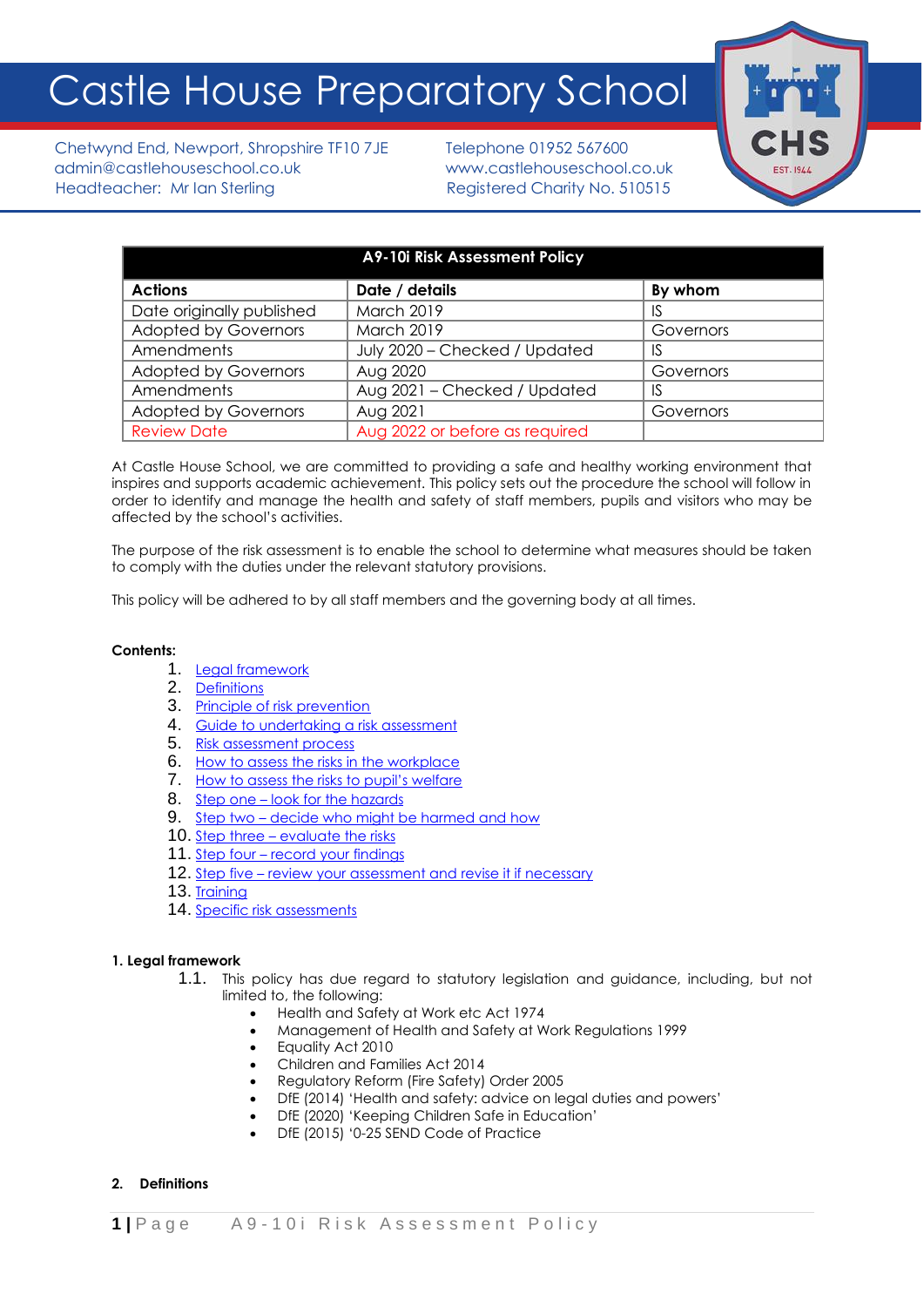- 2.1. Risk assessment A careful examination of what, in your work, could cause harm to people, so that you can weigh up whether you have taken enough precautions or should do more to prevent harm.
- 2.2. Hazard Anything that may cause harm, such as chemicals, electricity, working from ladders, an open drawer, etc.
- 2.3. Risk The chance, high or low, that someone could be harmed by these and other hazards, together with an indication of how serious the harm could be.
- 2.4. Dynamic risk assessment An assessment that takes into account unexpected or short temporary changes that require immediate amendments to be made to risk assessment control measures.
- 2.5. Suitable and sufficient risk An assessment that is proportionate to the risk and ensures that all relevant hazards are addressed, complies with statutory requirements, ensures all groups who are affected are considered, takes account of existing control measures and identifies further measures as necessary.
- 2.6. Generic risk assessment An individual assessment covering the common significant hazards that staff and others face on a day-to-day basis, such as low risk activities or repeated activities that can be documented in another way.

#### <span id="page-1-0"></span>**Principles of risk prevention**

- 3.1. The following are the key principles of risk prevention:
	- If possible, avoid a risk altogether
	- Avoid introducing new hazards
	- Evaluate unavoidable risks via a risk assessment
	- Combat risks at source
	- Consult with those affected to adapt work to the requirements of the individual
	- Take advantage of technological and technical progress
	- Implement risk prevention measures within a policy
	- Give priority to protection measures that safeguard the whole school
	- Ensure that staff and pupils understand what they must do in order to minimise risk
	- Develop a positive approach to health and safety within the school

#### <span id="page-1-1"></span>**Guide to undertaking a risk assessment**

- 4.1. The first part of a risk assessment involves looking carefully at what, within the school environment, could cause harm to teachers, pupils or visitors to the school.
- 4.2. The second part of the process involves managing those risks by implementing safeguards to ensure nobody gets hurt or becomes ill through activities on school grounds.
- 4.3. The final part of a risk assessment is reviewing and updating if necessary. No risk assessment can be fool-proof and accidents may still happen. Reacting swiftly to accidents (as detailed in our complete Health and Safety Policy), is an important step on the road to risk control.
- 4.4. The important things you need to decide are whether a hazard is significant, and whether you have it covered by satisfactory precautions or controls so that the risk is small. You need to check this when you assess the risks. For instance, electricity can kill, but the risk of it doing so in an office environment is remote, provided that electrical equipment is suitable for the task, bought from a reputable supplier and is properly maintained.

#### <span id="page-1-2"></span>**Risk assessment process**

- 5.1. The risk assessment process is designed to manage real risks while ensuring that learning opportunities are experienced to the full.
- 5.2. The process is as follows:
	- Look for the hazards
	- Decide who might be harmed and how
	- Evaluate the risks and decide on precaution
	- Keep records of how these are implemented
	- Review your assessment and update if necessary

## <span id="page-1-3"></span>**How to assess the risks in the workplace**

6.1. In most departments the hazards are easy to recognise. For example, in the science department, the use of toxic or dangerous chemicals should already have an assessment under the Control of Substances Hazardous to Health Regulations (COSHH).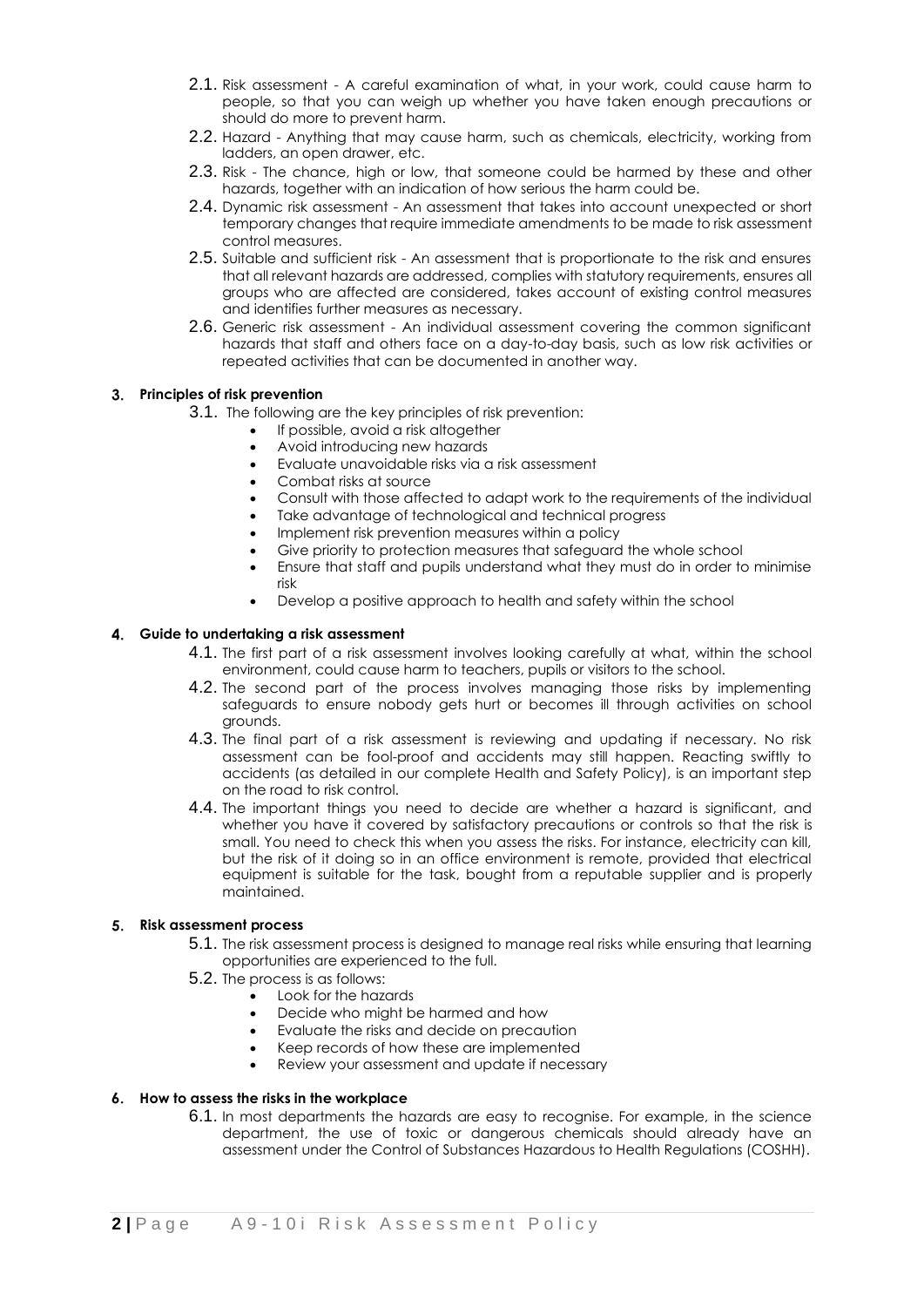6.2. Hazards that are already covered under other risk assessments may be ticked as 'checked' in the general risk assessment. There is no need to conduct a separate risk assessment.

## <span id="page-2-0"></span>**How to assess risks to pupils' welfare**

- 7.1. Where any of the following criteria are met, the school should conduct a risk assessment regarding pupils' welfare by following steps 1 – 5 in sections 7-11 below:
	- A pupil with a clinical predilection towards behavioural, social and emotional difficulties i.e. a pupil with autistic spectrum disorders (ASD).
	- A pupil with a historical tendency towards behavioural, social or emotional difficulties.
	- A pupil either returning to the school after a fixed-term exclusion or joining from another school after a permanent exclusion.
	- A pupil with either a clinical predilection or historical tendency towards behavioural, social or emotional difficulties is participating in any off-site school trips/visits.
- 7.2. All risk assessments regarding pupils' welfare should take into account previous behaviour, and outline specific measures, including both punitive sanctions and pastoral support, to ensure that the risk of the behaviour being repeated is minimised and managed.
- 7.3. Care will be taken to ensure that pupils with SEN will not be excluded from school activities as a result of behavioural difficulties, unless it is sufficiently severe as to directly interfere with the education of other pupils.
- 7.4. The school will liaise with both the school's Behaviour Mentor and the SEN Coordinator when undertaking an assessment of risks to pupils' welfare.
- 7.5. The school will refer to Appendix C when making risk assessment decisions regarding welfare/pastoral needs.

## <span id="page-2-1"></span>**Step one – look for the hazards**

- 8.1. Walk around your area of responsibility with fresh eyes to assess what could reasonably be expected to cause harm. Put yourself in the place of non-specialist staff and pupils to find the risks.
- 8.2. Ignore the trivial and concentrate only on significant hazards that could result in serious harm or affect several people.
- 8.3. Use the following examples to guide you:
	- Slipping/tripping hazards (e.g. poorly maintained floors or stairs).
	- Fire (e.g. from flammable materials).
	- Chemicals (laboratories, etc.) and how they are used and in what quantities.
	- Moving parts of machinery (faculty workshops).
	- Work at height (scaffolding around experiments, etc.).
	- Ejection of material (workshops, experiments, etc.).
	- Pressure systems (laboratories, etc.).
	- Vehicles (e.g. fork lift trucks, minibuses).
	- Electricity (e.g. poor wiring, portable appliances, electrical experiments).
	- Dust (e.g. metal grinding, cement, etc.).
	- Fume (e.g. welding, chemicals, etc.).
	- Manual handling.
	- Noise (noisy machinery or process).
	- Poor lighting, low temperature, etc.
	- Biological hazards (lab work, gardening, contact with body fluids, etc.).
	- Kicking/hitting.
	- Running away.
	- Verbal abuse.
	- Threats/aggression.
	- Destruction of property/vandalism.
	- Bullying.
	- Prior exclusion.
	- Stealing.
	- Inappropriate sexual behaviour (step two decide who might be harmed and how)
- <span id="page-2-2"></span>8.4. In addition to staff, think about people who may not be in the workplace all the time e.g. cleaners, visitors, contractors, maintenance personnel, etc.
- 8.5. Include pupils, members of the public or people that share your workplace, if there is a chance they could be hurt by your activities.
- 8.6. Groups of people to think about: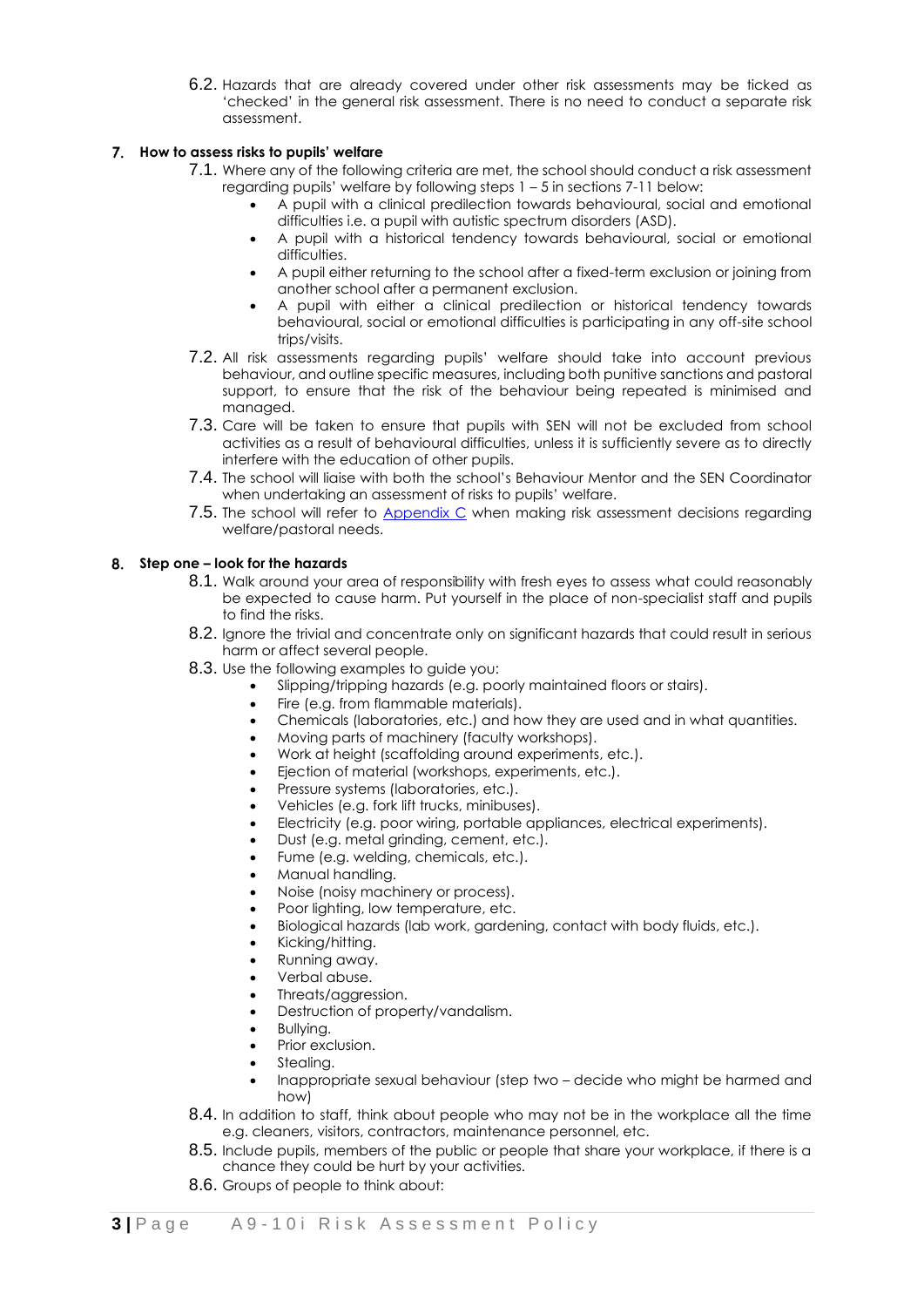- Office staff.
- Operators.
- Maintenance personnel.
- Cleaners.
- Contractors.
- Members of the public.
- 8.7. Also consider the following vulnerable groups:
	- Staff and students with disabilities.
	- Inexperienced staff.
	- Visitors.
	- Lone workers.
	- Pregnant workers.

## <span id="page-3-0"></span>**Step three – evaluate the risks**

- 9.1. Evaluate the risks arising from the hazards and decide whether existing precautions are adequate or more should be done.
- 9.2. Even after all precautions have been taken, usually some risk remains.
- 9.3. Decide for each significant hazard whether the residual risk is high, medium or low.
- 9.4. First, ask whether you have done all the things that the law says you have to do. For example, there are legal requirements relating to fire safety, statutory inspection of plant and equipment, water systems to prevent legionella risks, exclusions, the use of force, SEN provision, etc.
- 9.5. You must consider whether generally accepted industry standards are in place and whether you have done all that is reasonably practicable to keep the workplace safe.
- 9.6. Ensure that managing additional hazards does not interfere with other control measures such as fire safety.
- 9.7. Check that you have the following in place:
	- Adequate information, instruction or training.
	- Adequate systems or procedures.
- 9.8. Do the precautions:
	- Meet the standards set by a legal requirement?
	- Comply with the recognised industry standard?
	- Represent good practice?
	- Change existing precautions in place?
- 9.9. If you find that something needs to be done, ask yourself:
	- Can I get rid of the hazard altogether?
	- If not, how can I control the risks to ensure that harm is unlikely?
- 9.10. Reduce the risks as far as reasonably practicable.

# <span id="page-3-1"></span>**Step four – record your findings**

- 10.1. Write down the more significant hazards.
- 10.2. Record the most important conclusions.
- 10.3. You do not need to show how the assessment was carried out provided that:
	- A proper check was made.
	- The assessment details who might be affected.
	- All the obvious significant hazards are considered, taking into account the number of people who could be involved.
	- The precautions are reasonable and the remaining risk is low.
- 10.4. Assessments need to be suitable and sufficient, not perfect.
- 10.5. Ask yourself:
	- Are the precautions reasonable?
	- Is there something to show that a proper check was made?
- 10.6. Where a crime is committed against a member of the party, it will be reported to local police as soon as possible.

# <span id="page-3-2"></span>**Step five – review your assessment and revise it if necessary**

- 11.1. Reviewing and revision should take place on a case-by-case basis when new machines, substances and/or procedures are introduced.
- 11.2. General reviewing should take place on an annual basis.
- 11.3. Assessments should be dated and initialled when reviewed

# <span id="page-3-3"></span>**Training**

12.1. Those tasked with carrying out risk assessments are required to be competent, and training will be made available to anyone tasked with carrying out risk assessments.